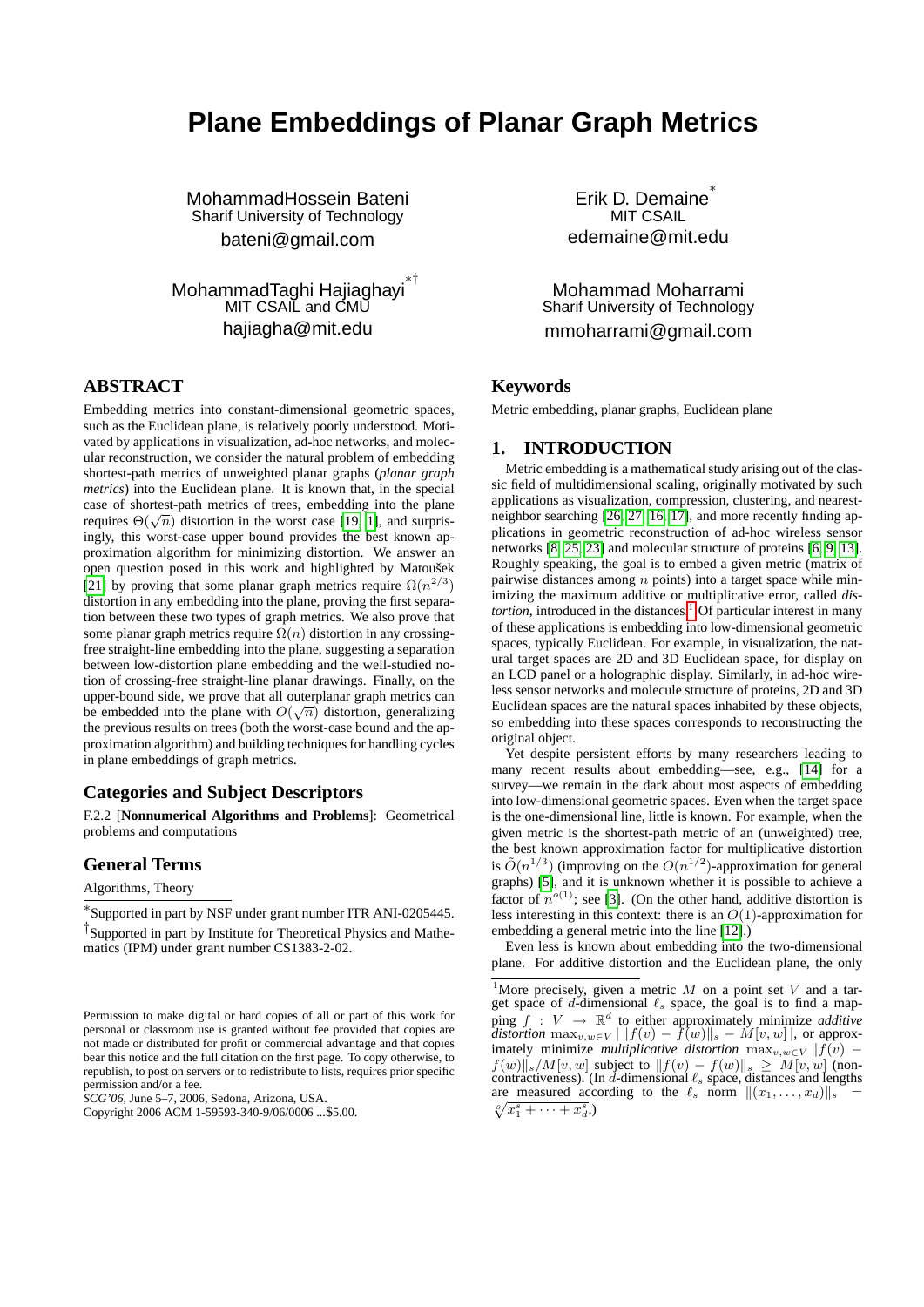$o(n)$ -approximation algorithm runs in pseudo-quasipolynomial time [\[4\]](#page-9-17). For additive distortion and the  $\ell_1$  plane, there is a polynomial-time  $O(1)$ -approximation [\[2\]](#page-9-18). But for the most natural case of multiplicative distortion, nothing beyond a trivial  $O(n)$ approximation is known for embedding general metrics into any  $\ell_s$  plane. Essentially the only result is by Babilon, Matoušek, Maxová, and Valtr [\[1\]](#page-9-1): an  $O(\sqrt{n})$ -approximation for embedding the shortest-path metric of an (unweighted) tree into the Euclidean plane. In fact, this approximation result comes trivially from a worst-case bound: all such metrics can be embedded into the Euclidean plane with multiplicative distortion  $O(\sqrt{n})$  (improving on an earlier bound by Gupta [\[10\]](#page-9-19)), and thus such an embedding is an  $O(\sqrt{n})$ -approximation on the optimal multiplicative distortion. This bound is tight in the worst case for trees (or even stars), but can we generalize beyond trees?

One of the major open questions about embedding into the Euclidean plane, posed in [\[21,](#page-9-2) [1\]](#page-9-1) and addressed in this paper, is whether there is a worst-case bound on distortion better than  $O(n)$ for shortest-path metrics of all (unweighted) *planar* graphs, in par-√ ticular whether there is an  $O(\sqrt{n})$  bound like trees. It has been known for over 15 years that the shortest-path metrics of some nonplanar graphs, such as  $K_5$  with each edge subdivided  $n/10$  times, requires multiplicative distortion  $\Omega(n)$  [\[19,](#page-9-0) [14\]](#page-9-13). But for shortestpath metrics of (unweighted) planar graphs, which we call *planar graph metrics*, no worst-case lower bound better than  $\Omega(\sqrt{n})$  is known. One of the results of this paper is a stronger, more complicated lower bound of  $\Omega(n^{2/3})$  for the shortest-path metrics of a family of planar graphs called "globe graphs". Interestingly, this graph family has not been considered before (at least in the context of embedding) and the lower-bound argument uses topological graph theory, in contrast to the standard packing arguments in most embedding lower bounds.

Planar graph metrics are a natural family of metrics to embed: many structures of interest, such as communication networks and traffic networks, are planar (or nearly planar) graphs, and lowdistortion embedding of such structures is important, e.g., for visualization. There is also a wealth of knowledge about *crossing-free straight-line drawings* of planar graphs into the plane, originating with Tutte's embedding theorem [\[29\]](#page-9-20) and studied more recently in the context of graph drawing (see, e.g., [\[28\]](#page-9-21)). It is natural to consider to what extent such embeddings can preserve approximate distances as well. Another result of this paper is that, in fact,  $\Omega(n)$ distortion can be required if we restrict attention to crossing-free straight-line embeddings of planar graph metrics, even when the graph has bounded treewidth.

One intriguing aspect of the problem of embedding planar graph metrics into the plane is that, in the context of embeddings, planar graphs usually behave the same as graphs excluding any fixed minor. For example, the same upper bound of  $O(\sqrt{\log n})$  distortion is known for embedding into Euclidean space [\[24,](#page-9-22) [20\]](#page-9-23), the same upper bound of  $O(1)$  distortion is known for embedding into  $\ell_{\infty}$ space [\[15\]](#page-9-24), and the same upper bound of  $O(1)$  distortion is conjectured for embedding into  $\ell_1$  space [\[11\]](#page-9-25). (All of these bounds require a superconstant number of dimensions.) While we prove in this paper an  $\Omega(n^{2/3})$  lower bound on the distortion required to embed a planar graph metric into a plane, a sublinear upper bound is still quite possible. In contrast, the subdivided  $K_5$  graph mentioned above excludes a fixed minor (e.g.,  $K_{3,3}$ ), yet its shortest-path metric requires  $\Omega(n)$  distortion when embedded into the plane. Therefore, any sublinear upper bound on distortion for planar graph metrics will need substantially different techniques compared to previous approaches, which seem to apply equally well to planar graphs and graphs excluding a fixed minor.

Toward this goal, we develop new techniques for embedding

into the plane with sublinear distortion. Specifically, we prove an  $\alpha$   $\alpha$  $O(\sqrt{n})$  upper bound on distortion for the shortest-path metrics of (unweighted) *outerplanar graphs*, i.e., graphs that can be drawn in the plane without crossings and with all vertices on the outer face. Interestingly, this result does not take the obvious approach of embedding the dual tree of an outerplanar graph; rather, it uses a breadth-first-search tree. The main challenge is in handling the cycles in the graph.

*Our results.* In more detail, the main results of this paper are as follows.

On the lower-bound side, we prove that some planar graph metrics require  $\Omega(n^{2/3})$  distortion in any embedding into the plane, and prove that some planar graph metrics require  $\Omega(n)$  distortion in any crossing-free straight-line embedding into the plane. These results imply that embedding planar graph metrics into the plane with sublinear distortion is different from planar drawings of planar graphs, suggesting that we cannot apply the well-studied tools from that domain. In fact, our  $\Omega(n^{2/3})$  lower bound builds on the  $\Omega(n)$ crossing-free lower bound, extending the structure of the underlying planar graph substantially to force a "planar-like" drawing. We use topological graph theory to reason about which vertices must be embedded "interior" to cycles in the graph, even though these cycles may embed as curves with many self-crossings and crossings of each other. To help cope with this difficulty, we use a combinatorial approach to eliminate some of the crossings.

On the upper-bound side, we prove that every outerplanar graph metric can be embedded into the plane with  $O(\sqrt{n})$  distortion. In particular, this result improves the best approximation factor for minimum-distortion embedding of outerplanar graph metrics from  $O(n)$  to  $O(\sqrt{n})$ , which is the only nontrivial such result for multiplicative distortion into the Euclidean plane other than trees. The result uses the following ideas. First, we decompose the graph into a "tree of cycles", cutting apart faces so that they do not share edges. We cannot use the dual tree itself: the main challenge is to correctly handle the cycles in the graph. Second, we perform a breadth-first search in this graph, partitioning the graph into a BFS tree and several nontree edges. Third, we use a modification of the  $\alpha$   $\overline{\phantom{a}}$  $O(\sqrt{n})$ -distortion embedding for trees so as to embed the BFS tree without stretching the nontree edges too much. We modify the input to the algorithm, augmenting the BFS tree with extra paths in key locations to force desired gaps in the output, and we modify the output of the algorithm, shifting vertices to close unwanted gaps in the output.

## **2. LOWER BOUND FOR PLANAR GRAPH EMBEDDING**

In this section we prove a separation between embedding trees and embedding planar graphs into the plane. Namely, we prove that embedding some planar graphs with  $n$  vertices into the plane requires distortion  $\Omega(n^{2/3})$ , whereas trees can be embedded into the plane with distortion  $O(n^{1/2})$ . Along the way, we prove that every crossing-free straight-line embedding of some planar graphs with *n* vertices into the plane has distortion  $\Omega(n)$ .

<span id="page-1-0"></span>Throughout this section, we use the odd-even notion of "inside" and "outside" of self-crossing polygons. Namely, for a point  $v$ not on the boundary of a (potentially self-crossing) polygon  $P$ , we count the number of times that an arbitrary half-infinite ray emanating from  $v$  properly crosses the polygon  $P$ ; we do not count when the ray "grazes" the polygon (with the polygon locally on one side of the ray). If this count is odd, the point v is *inside* the polygon P; otherwise, v is *outside* P. Also, let |P| denote the number of vertices of polygon P.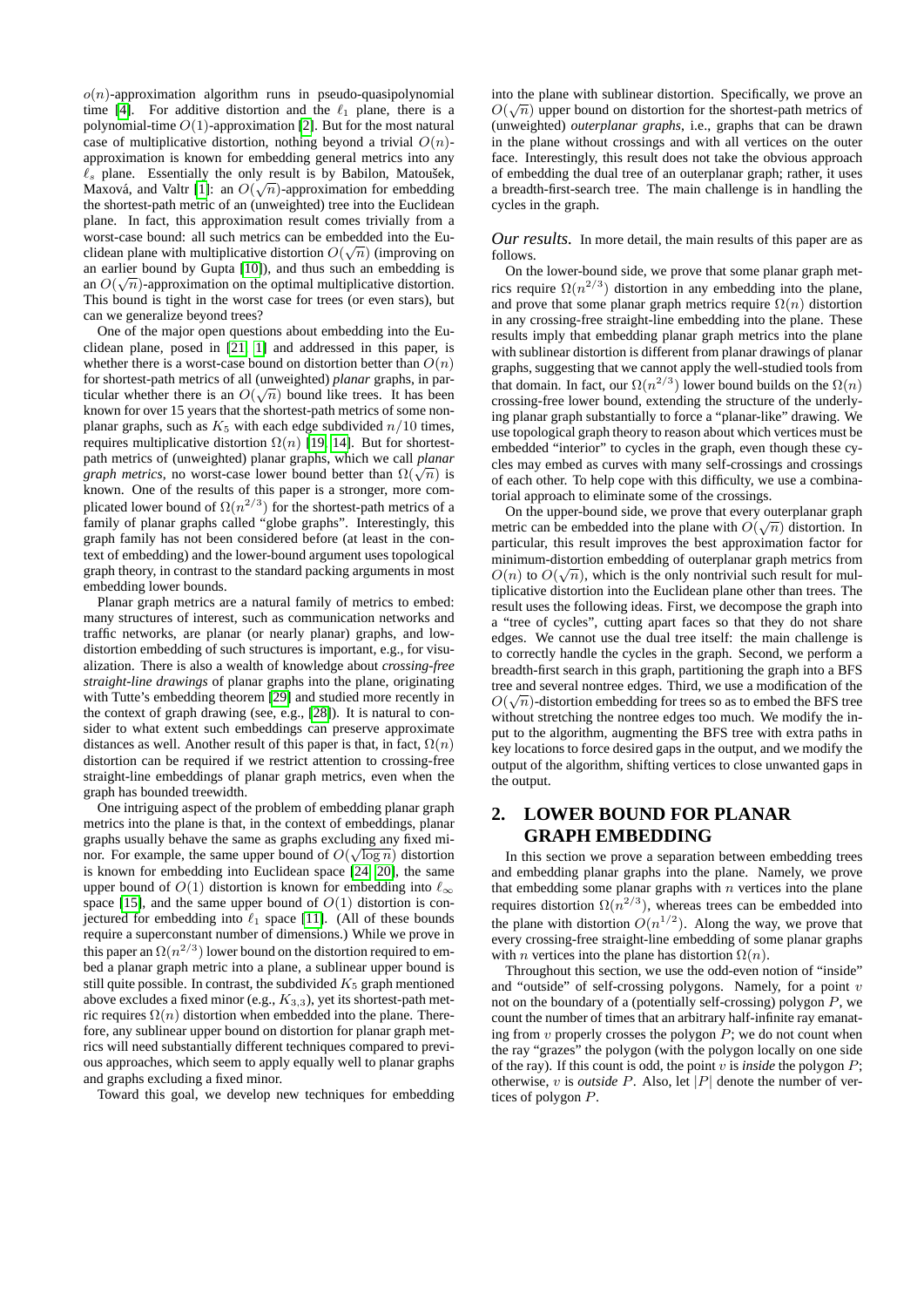

<span id="page-2-0"></span>**Figure 1.** The subtended angles of an edge at a point.

LEMMA 1. *For any point* v *inside a (potentially self-crossing) polygon* P *in the plane, if the distance from* v *to every vertex of* P *is at least r, then there is an edge of*  $P$  *of length*  $\Omega(r/|P|)$ *.* 

**Proof:** Let  $u_1, u_2, \ldots, u_{|P|}$  be the vertices of P in counterclockwise order. For each edge of P, we consider the absolute *subtended angle* of this edge at v, as shown in Figure [1.](#page-2-0) In any polygon, these subtended angles sum to at least 360◦ (larger because of taking absolute values, and if the winding number of  $P$  is larger than 1). Thus, at least one edge  $(u_i, u_{i+1})$  has subtended angle at least  $360^{\circ}/|P|$  (and at most  $180^{\circ}$  by definition). Considering the triangle  $v, u_i, u_{i+1}$ , because  $||u_i - v||$  and  $||u_{i+1} - v||$  are both at least  $r$ ,  $||u_i - u_{i+1}||$  is  $\Omega(r/|P|)$ .  $\Box$ 

Our result about crossing-free straight-line planar embeddings is based on graphs that inspire our main result later on.

<span id="page-2-3"></span>THEOREM 2. *There are planar graphs where every crossingfree straight-line embedding into the plane has distortion*  $\Omega(n)$ *.* 

**Proof:** Consider the graph G obtained by starting with  $K_4$  and attaching a path of length n to each vertex of  $K_4$ . Any crossingfree straight-line embedding of  $G$  in particular embeds  $K_4$  without crossings, which implies that one vertex  $v$  of  $K_4$  is inside the cycle C connecting the other three vertices of  $K_4$ . (This fact follows because all outerplanar graphs exclude  $K_4$  as a minor.) Any crossing-free straight-line embedding of G must therefore place the path attached to  $v$  completely inside  $C$ . Let  $u$  denote the endpoint of this path (other than  $v$ ). The graph distance from  $u$  to every vertex of  $C$  is at least  $n$ , so in any expansive embedding of  $G$ , the Euclidean distance between  $u$  and every vertex of  $C$  is at least  $n$ . By Lemma [1](#page-1-0) with  $P = C$ , an edge of C (which is an edge of  $K_4$ ) has length  $\Omega(n/|C|) = \Omega(n)$ . Therefore, the distortion of any crossing-free straight-line embedding of G is  $\Omega(n)$ .

Our main result is based on the *globe graph*, defined as follows; see Figure [2.](#page-2-1) On a sphere (the globe), draw  $n^{1/3}$  longitude and  $n^{1/3}$  latitude lines. These lines define a preliminary graph, whose vertices are the intersections of the lines (including the two poles) and whose edges are portions of the lines. We subdivide each of these edges into a path of  $n^{1/3}$  edges. We attach a path of length  $n$ to each of the two poles  $v_N$  and  $v_S$ , and to each of two antipodal points  $v_W$  and  $v_E$  on the equator. The resulting globe graph  $G_n$  is planar and has  $\Theta(n)$  vertices.

In the spherical embedding of the globe graph shown in Figure [2,](#page-2-1) each face is called a *country*. [2](#page-2-2) Thus each country is a cycle of length  $\Theta(n^{1/3})$ .

The four vertices  $v_N$ ,  $v_S$ ,  $v_W$ , and  $v_E$ , together with the three longitudes at  $0^{\circ}$  and  $\pm 90^{\circ}$  and the rear half of the equator, define a subdivided  $K_4$  as a subgraph of  $G_n$ . This subgraph is shown in



<span id="page-2-1"></span>**Figure 2.** The globe graph  $G_n$ .

Figure [2](#page-2-1) with heavy edges. The distance between any two vertices in the subdivided  $K_4$  is within a constant factor of the distance between those vertices in the globe graph  $G_n$ .

<span id="page-2-4"></span>LEMMA 3. *If two graph edges cross in a straight-line embedding of a graph into the plane, and the graph distance between each endpoint of the first edge and each endpoint of the second edge (four pairs) is at least* s*, then the distortion of the embedding is*  $\Omega(s)$ *.* 

**Proof:** Consider the quadrilateral formed by the endpoints of the two edges. In any expansive embedding of the graph into the plane, the Euclidean length of each side of the quadrilateral is at least  $s$ (the graph distance between the two edge endpoints). By the triangle inequality, at least one diagonal of the quadrilateral (i.e., one of the two edges) also has Euclidean length at least s. Therefore, the distortion of any such embedding is  $\Omega(s)$ .

LEMMA 4. Any  $o(n^{2/3})$ -distortion straight-line embedding of *the subdivided*  $K_4$  *into the plane puts one vertex of*  $K_4$  *inside the cycle (polygon) connecting the other three vertices of* K4*.*

**Proof:** Call a vertex of  $K_4$  *good* if it is inside the cycle connecting the other three vertices of  $K_4$ . If the straight-line embedding of the subdivided  $K_4$  is crossing-free, then there must be a good vertex as in the proof of Theorem [2.](#page-2-3) Otherwise, we modify the embedding into an embedding of  $K_4$ , drawing each edge as a curve, in such a way that eliminates all crossings while preserving the parity of the number of good vertices of  $K_4$ . Thus, if there is an odd number of good vertices in the new embedding, then there was a good vertex in the original embedding too.

Throughout the modification of the embedding, we maintain a *labeling* of some portions of these curves. Namely, in the original embedding, we label every edge of the subdivided  $K_4$  whose endpoints are within distance  $\frac{1}{3}n^{2/3}$  of vertex  $v_d$ ,  $d \in \{N, S, E, W\}$ , with label  $d$ . (Every point has at most one label.) As we modify the embedding of  $K_4$ , every point of a curve that remains in the embedding keeps the same label that we originally assigned it.

This labeling has several properties with respect to the original straight-line embedding, and as we shall see, with respect to the modified embeddings we create. First, for any point  $x$  labeled  $a$ along the curve representing an edge  $\{v_a, v_b\}$  of  $K_4$ , the subcurve from  $v_a$  to x is entirely labeled a. Second, for any three distinct vertices  $v_a, v_b, v_c$  of  $K_4$ , the edge  $\{v_a, v_b\}$  embeds to a curve that does not cross any portion of a curve labeled c. Third, two nonincident edges of  $K_4$  cannot cross. Fourth, two incident edges of

<span id="page-2-2"></span><sup>2</sup>We use the term "country" instead of "face" in order to refer to the same cycles when considering not-necessarily-planar embeddings of the globe graph.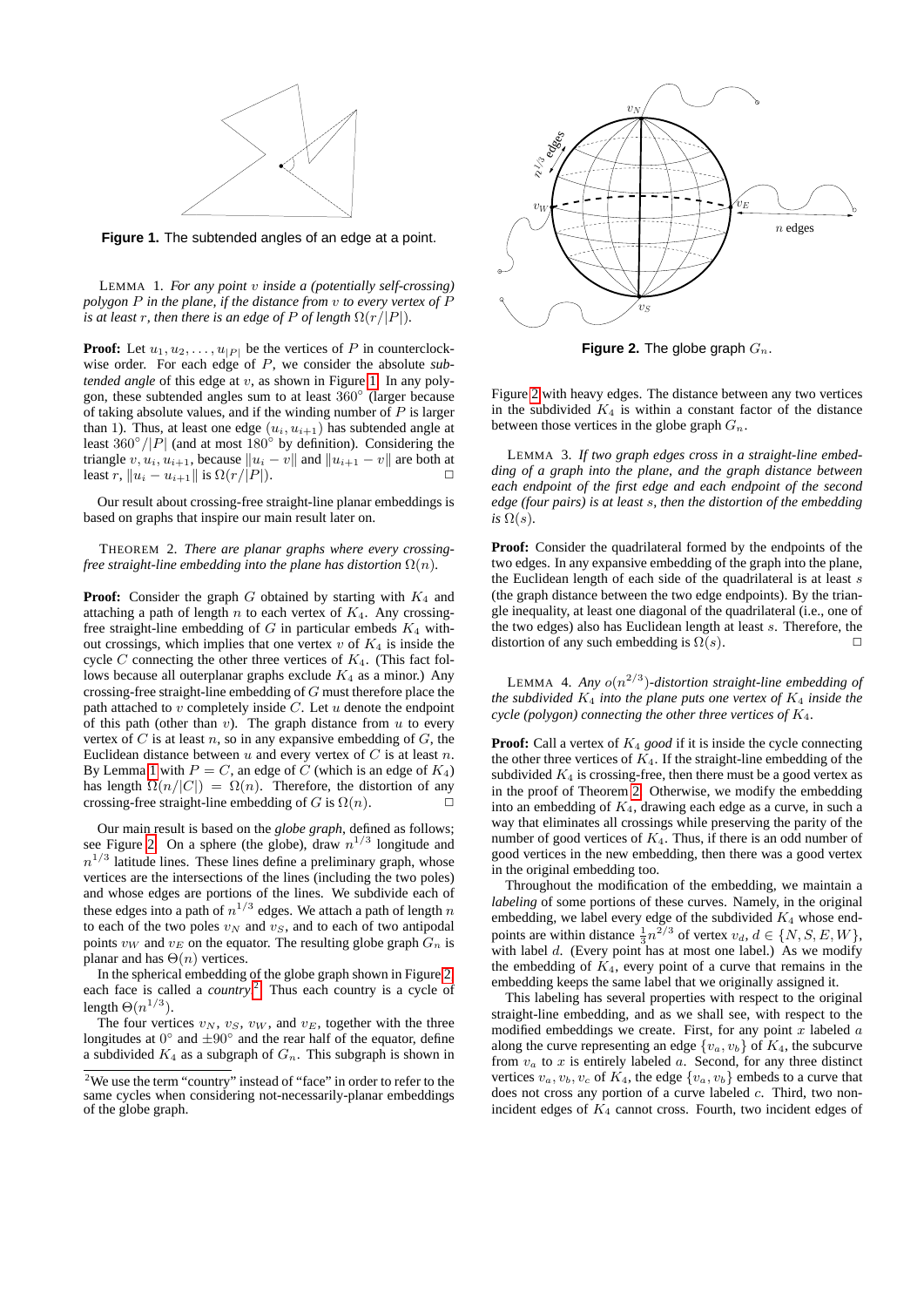$K_4$  sharing an endpoint  $v_a$  can intersect only along the portions labeled a. The last three properties use Lemma [3,](#page-2-4) which tells us that, in the original straight-line embedding of the subdivided  $K_4$ with distortion  $o(n^{2/3})$ , two endpoints of two crossing edges must have graph distance  $o(n^{2/3})$ . Because we only remove portions of curves and/or change curves locally around removed crossings, we maintain all four of these properties as invariants of the modified embedding.

Whenever an edge of  $K_4$ , say  $\{v_N, v_S\}$ , is embedded as a selfcrossing curve, we remove a self-crossing as follows. Consider starting from one endpoint  $v_N$  of the curve and following the curve until reaching a point  $q$  that has already been visited. Thus  $q$  decomposes the curve into three pieces: a curve from  $v_N$  to q, a closed curve starting and ending at  $q$ , and a curve from  $q$  to  $v<sub>S</sub>$ . We remove the closed curve from the embedding of  $K_4$ . This removal affects only the embedding of the edge  $\{v_N, v_S\}$  of  $K_4$ , which is not involved in the definition of whether  $v<sub>N</sub>$  or  $v<sub>S</sub>$  is good, so the goodness of  $v_N$  and  $v_S$  is preserved. On the other hand, the nonincident edge  $\{vw, v_E\}$  of  $K_4$  cannot cross the edge  $\{v_N, v_S\}$ (before or after the removal), so  $v_W$  is inside the removed closed curve if and only if  $v_E$  is inside the removed closed curve. Thus, the goodness of  $v_W$  and  $v_E$  either both remain the same or both change as a result of the removal. Hence, the removal preserves the parity of the number of good vertices of  $K_4$ .

Whenever the edges of  $K_4$  do not have self-intersections (i.e., the previous modification has been applied fully), yet two (incident) edges, say  $\{v_N, v_S\}$  and  $\{v_N, v_W\}$ , embed to curves that cross each other at a point  $x$ , then we remove the crossing as fol-lows; see Figure [4.](#page-3-0) The point x divides the edge  $\{v_N, v_S\}$  into two curves, one of which connects  $v<sub>N</sub>$  to x. Similarly, the edge  $\{v_N, v_W\}$  gives us a curve from  $v_N$  to x. We swap these two curves from  $v_N$  to x, switching the identity of to which edge each curve belongs. This change affects the embedding of only these two edges, which are not involved in the definition of whether  $v_N$ is good, so the goodness of  $v_N$  is preserved. Also, because we did not remove any portions of curves connecting  $v_N$ ,  $v_S$ , and  $v_W$  from the embedding—we only changed how they were connected—we preserve the number of crossings with a ray emanating from  $v_E$ , and thus we preserve its parity and whether  $v_E$  is good. Finally, we claim that the goodness of  $v<sub>S</sub>$  and  $v<sub>W</sub>$  either both change or both stay the same. By our invariants, the point  $x$  is labeled  $N$  on both curves from  $v_N$  to x, and therefore the entire curves from  $v_N$ to x are labeled N. Therefore, the edge  $\{v_s, v_W\}$  must embed to a curve that does not cross either of these curves, so  $v_S$  and  $v_W$  must both be either inside or outside of the closed curve formed by the two curves from  $v_N$  to x. In the former case, the goodness of  $v_S$ and  $v_W$  both change, and in the latter case, they both stay the same.

By repeatedly applying each of the two rules above for removing crossings, giving preference to the removal of self-crossings, we eventually remove all crossings in the embedding of  $K_4$ . Removing a crossing between two different edges of  $K_4$  can introduce new self-crossings, but every operation decreases the total number of crossings, so the process terminates. As we have argued, the parity of the number of good vertices of  $K_4$  has remained the same, any crossing-free straight-line embedding has a good vertex, and thus we obtain the desired good vertex in the original embedding.  $\Box$ 

<span id="page-3-1"></span>By symmetry, assume that vertex  $v_N$  is embedded inside the cycle (polygon) C in the subdivided  $K_4$  connecting  $v_S, v_W, v_E$ . Let u denote the endpoint of the path attached to  $v_N$  (other than  $v_N$ itself). By Lemma [3,](#page-2-4)  $u$  must also be inside the cycle connecting  $v_S, v_W, v_E$  in any  $o(n^{2/3})$ -distortion embedding, because every edge of the chain attached to  $v_N$  has distance  $\Omega(n^{2/3})$  to every edge of the cycle.



**Figure 3.** Eliminating self-intersections. Bold lines indicate a hypothetical labeling of part of the curve.



<span id="page-3-0"></span>**Figure 4.** Eliminating edge intersections. Bold lines indicate portions of the curve labeled  $v_N$ .

LEMMA 5. In any  $o(n^{2/3})$ -distortion embedding of the globe *graph, the endpoint* u *is embedded inside a country of the globe graph.*

**Proof:** If we draw the globe graph on a sphere as in Figure [2,](#page-2-1) then the cycle C divides the sphere into two regions: inside and outside. We define the *inside region* to be the region containing  $v_N$ , which is roughly three quarters of the sphere; the *outside region* is the other region, the back lower quarter of the sphere. We define an *inside country* to be a country (face) of the globe graph that is within the inside region (viewed on the sphere). An edge of an inside country is *boundary* if it is an edge of the cycle C.

By the definition of u being inside  $C$ , a half-infinite ray emanating from u properly crosses  $C$  an odd number of times. Let  $S$  denote the sum, over all inside countries, of the number of times that the ray properly crosses that country in the embedding. This sum decomposes into two parts: the number of crossed boundary edges of inside countries and the number of crossed nonboundary edges of inside countries. Every crossed nonboundary edge is shared by exactly two inside countries and therefore is counted exactly twice in the sum  $S$ . Hence, the parity of  $S$  is the same as the parity of the number of crossed nonboundary edges (i.e., crossed edges of C), which we know to be odd. Thus, at least one term in the sum  $S$  is odd, i.e., at least one inside country is crossed an odd number of times by the ray. Therefore, u is embedded inside this country.  $\Box$ 

<span id="page-3-2"></span>THEOREM 6. *Every embedding of the globe graph into the plane has distortion*  $\Omega(n^{2/3})$ *.* 

**Proof:** If there were an embedding with distortion  $o(n^{2/3})$ , then by Lemma [5,](#page-3-1) the endpoint  $u$  of one of the attached paths would be embedded inside a country of the globe graph. The distance of  $u$  to the vertices of the country is at least  $n$ , while the country is a cycle of  $\Theta(n^{1/3})$  vertices. By Lemma [1,](#page-1-0) the distortion of the embedding must be  $\Omega(n^{2/3})$ , a contradiction.

The same result as Theorem [6](#page-3-2) can be proved with a mathematically more natural graph instead of the cartographically natural globe graph. Namely, take a tetrahedron and repeatedly refine each triangle into four subtriangles until each edge of the tetrahedron is refined into  $\Theta(n^{1/3})$  edges. Then we refine each edge further into a path of  $n^{1/3}$  edges, and attach a path of length n to each corner of the tetrahedron.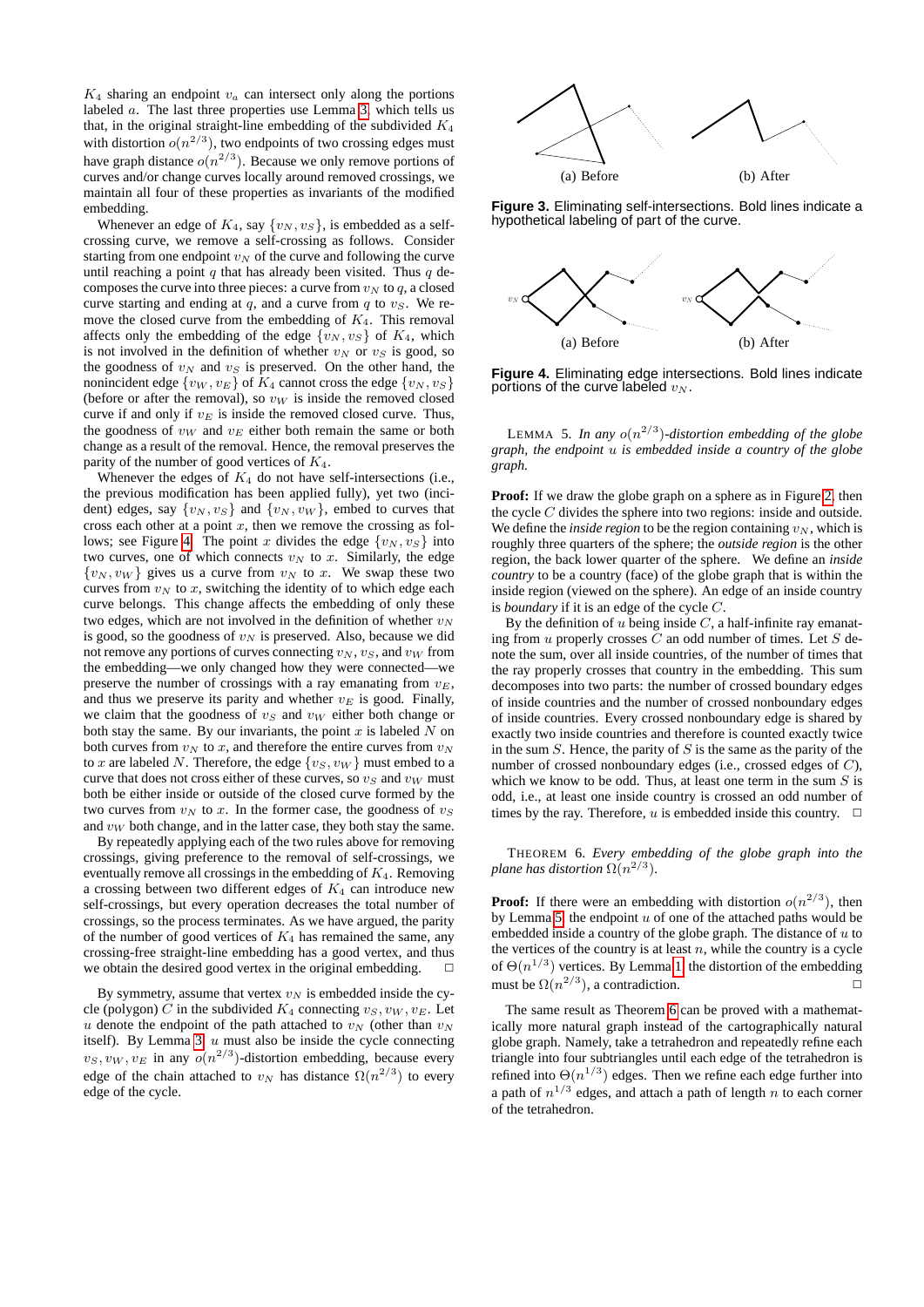## **3. OUTERPLANAR EMBEDDING**

In this section, we give an algorithm for embedding outerplanar graph metrics into the plane with  $O(\sqrt{n})$  distortion. Our algorithm consists of five main steps:

- 1. Modify the graph so that no two faces<sup>[3](#page-4-0)</sup> share an edge, and so that the number of vertices of every face is congruent to 1 modulo 4, at the expense of  $O(1)$  distortion.
- 2. Build the BFS tree rooted at an arbitrary vertex  $r$ , conceptually removing the *nontree edges*.
- 3. Add extra "branches" (paths) in between subtrees of the tree in order to change the shape of the embedding of the BFS tree (to come in Step 4) to have a desired horizontal gap between the two subtrees.
- 4. Embed the resulting tree using Babilon et al.'s tree embedding algorithm.
- 5. Shift the upper half of the left side of each face to the right to compensate (if needed) for the nontree edges' improvements to shortest paths.

*Step 1.* We begin with the transformation of the graph into a "tree" of cycles":

<span id="page-4-2"></span>LEMMA 7. *Given an outerplanar graph* G*, we can compute an*  $\omega$ *terplanar graph*  $G'$  such that  $V(G') \supseteq V(G)$ , no two faces of G' share an edge, the number of vertices on every face of G' is *congruent to* 1 *modulo* 4*, and any embedding of the shortest-path* metric of G' into the plane induces an embedding of the shortest*path metric of* G *with an extra multiplicative factor of* O(1) *in distortion. Also,*  $G'$  has  $O(n)$  *vertices.* 

**Proof:** To satisfy the distortion constraint, it suffices to construct a suitable graph  $G'$  such that, for any two vertices  $u, v$  of  $G$ , the shortest-path distance between  $u$  and  $v$  in  $G'$  is within a factor of  $O(1)$  of their distance in G. The dual of G is a forest consisting of one tree for every biconnected component of G. It suffices to consider each biconnected component separately, and then glue the modified components together at the vertices with common labels.

The modification of a biconnected component proceeds recursively. To initialize, we set  $e$  to any edge of  $G$  incident to only one face, and we color the edge  $e$  and its endpoints red. In general, we proceed as follows. Let  $f$  be the unique face incident to  $e$ . For each edge  $e' \neq e$  of face f, we double the edge  $e'$  and duplicate one of its nonred endpoints as in Figure [5.](#page-4-1) Because  $e' \neq e$ , at least one of the endpoints  $u$  of  $e'$  is different from the red endpoints of  $e$ ; we split  $u$  into two vertices, one with the same label  $u$ , and the other with duplicate label  $u'$ . We color each of the duplicated edges and their endpoints red. Afterward, we conceptually remove the face  $f$ , and we recurse in each component that has more than one face. Note that, inductively, each component has exactly one red edge, incident to exactly one face.

Because every duplicated vertex is immediately colored red, and no red vertices are duplicated, the number of vertices in the resulting graph  $G'$  is  $O(n)$ . Also, the shortest-path distance between any vertex  $u$  of  $G$  and its duplicate  $u'$  is exactly 2 in  $G'$ . Thus, any shortest path in  $G'$  between distinct vertices in  $G$  is at most a constant factor longer than the shortest path in  $G$ , so we obtain the desired distortion bound.

Finally, we can modify  $G'$  to guarantee that every face has length congruent to 1 modulo 4. For each face in  $G'$  of length congruent



<span id="page-4-1"></span>**Figure 5.** Eliminating edge neighborings.

to  $j \neq 1$  modulo 4,  $2 \leq j \leq 4$ , we subdivide one of the edges into a path of  $6 - i$  edges. Now every face has length congruent to 1 modulo 4. Each edge is subdivided  $O(1)$  times, so the total length of any path, and the size of the whole graph, increases by at most a constant factor.

From now on, we work on  $G'$  instead of  $G$ . We fix a combinatorial outerplanar embedding of  $G'$ , so that cycles correspond to faces.

*Step 2.* Next we compute a breadth-first search (BFS) tree of  $G'$ (in the primal). For simplicity, we assign the root of the breadthfirst search to be a degree-2 vertex of  $G<sup>T</sup>$ . We view this root vertex as being at the bottom of the embedding. Define the *height* of a vertex to be its level in the BFS tree, i.e., its tree distance to the root. We view the  $\gamma$  coordinates of the embedding as being proportional to height; together with the combinatorial planar embedding of  $G'$ , this view defines a notion of "left" and "right" between vertices at the same height. See Figure [6.](#page-5-0)

The BFS tree decomposes the edges of G' into *tree edges* and *nontree edges*. Each nontree edge completes a face of the outerplanar graph  $G'$  together with only tree edges, because the faces of  $G'$ are the 2-connected components of  $G'$ . Indeed, there is exactly one nontree edge per face  $f$ . Because faces of  $G'$  have odd length by Lemma [7,](#page-4-2) the endpoints of the nontree edge of  $f$  have equal height, namely, the maximum height among all vertices on the face  $f$ . In Figure [6,](#page-5-0) we draw the nontree edge as an apex at the top of each face. On the other hand, the *base vertex* of a face is the vertex of minimum height, which is where the breadth-first search first enters the face. The base vertex and the nontree edge divide the tree edges of the face into a *left side* and a *right side*, of equal size, each starting at the base vertex and ending at an endpoint of the nontree edge. We consider the base vertex to belong to both the left and right sides unless specified otherwise.

At the end, the endpoints of each nontree edge will need to be brought closer together. Intuitively, no vertex is pulled in two directions by two different nontree edges: every vertex is incident to at most one nontree edge, because a vertex is the base of all but at most one incident face, and the endpoints of the nontree edge of a face have strictly larger height than the base of the face.

*Step 3.* We now define a further modification  $G''$  of the graph. The modification is based on attaching new child paths, called *extra branches*, of certain lengths to certain nodes of the BFS tree. Extra branches are always added in pairs, and each pair of extra branches is effectively treated as a unit. There are three types of pairs of extra branches that we add.

Extra branches of the first and second types are created as follows. For each vertex u with  $k \geq 2$  children in the BFS tree, we attach  $k - 1$  pairs of extra branches, one pair between every two consecutive children of  $u$  in the BFS tree. We first try attaching the pair of branches at  $u$ , and embedding the branches to enter the

<span id="page-4-0"></span><sup>&</sup>lt;sup>3</sup>Throughout this section we use the term "face" to refer to bounded faces only, excluding the outside face.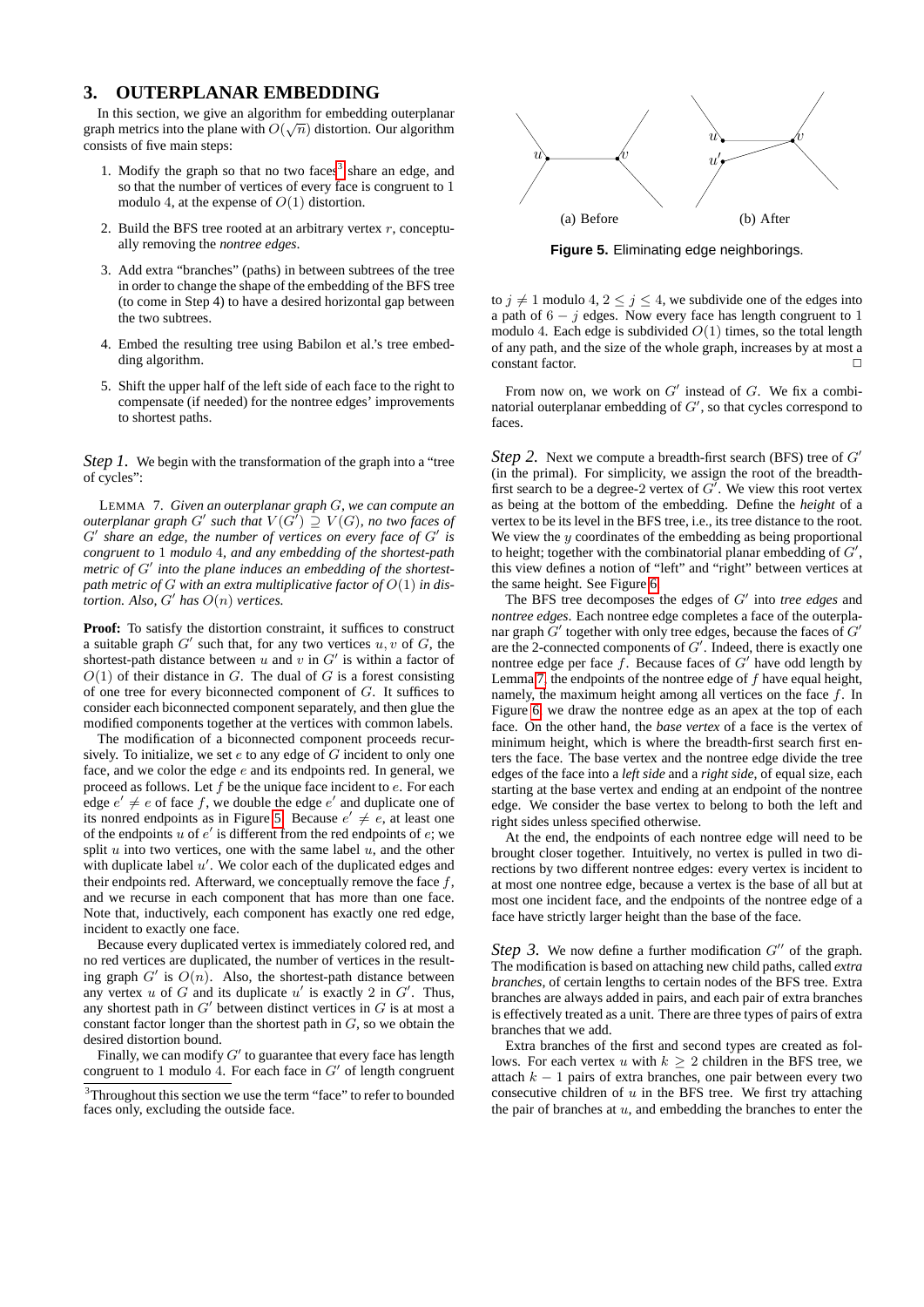

<span id="page-5-0"></span>**Figure 6.** The graph  $G''$  with extra branches.

region between the two children. However, if this would cause the branches to enter a face  $f$  of the graph  $G'$ , then we instead attach the two branches at the two endpoints of the nontree edge of  $f$ , one branch at each endpoint, embedded between any children of the two endpoints. Branches attached to u are of the *first type*; branches attached to the nontree edge of f are of the *second type*. In either case, the *origin* of each branch is the vertex  $u$  (even though the branch may not be attached to  $u$ ).

Next we define the *height* of the extra branches of the first and second types, i.e., the height of the top vertex of each such branch. Initially, we set all of the heights to be  $n$ ; then we trim some of the branches in order to guarantee that the number of vertices in  $G''$ is only a constant factor larger than the number of vertices in  $G'$ . We also try to preserve the property that there is at least one extra vertex between any two nonextra vertices at the same height not belonging to the same face. The trimming algorithm proceeds as follows: while there are two horizontally adjacent extra vertices of the same type, but not from the same pair of extra branches, remove the extra vertex that originates from a higher vertex, breaking ties according to horizontal order with left having highest priority. Note that extra branches of the second type are given priority according to the height of their origin at the bottom of the face, not the height of the endpoints of the nontree edge.

We add pairs of extra branches of the third type wherever a vertex  $u$  is on the left side of a face  $f$  (excluding the base vertex) and has at least one child strictly left of  $f$ . In this case, we attach a pair of extra branches to  $u$  in between the face  $f$  and the children of  $u$  strictly left of  $f$ . The height of these branches is defined to be the minimum of two heights: (1) the maximum height among descendants of the children of u strictly left of  $f$ , and (2) the maximum height among vertices strictly right of  $f$  that are descendants of vertices on the right half of the face  $f$ . One vertex may have attached to it pairs of extra branches of multiple types; in this case, we arbitrarily assign the left-to-right ordering of the pairs in the combinatorial embedding. (In fact, we could also simply remove the shorter pairs of extra branches.)

Figure [6](#page-5-0) shows an example with six faces. The extra branches after trimming are drawn as dashed lines; the dotted extensions show the original branches of the first type before trimming. For instance, there are two pairs of extra branches originating from the junction between  $f_1$  and  $f_3$ . As drawn, the left extra branch is of the third type, and the right extra branch is of the first type (and has been trimmed).

The extra branches preserve many aspects of the graph. We never add a branch inside a face, so the faces are preserved. The extra branches do not change the distances between vertices in  $G'$ . Furthermore, the resulting graph  $G''$  is not much larger than  $G'$ :

#### LEMMA 8. The graph  $G''$  with extra branches has size  $O(n)$ .

**Proof:** We prove that the number of extra vertices is linear separately for each type. For extra branches of the first or second type separately, if we remove one branch from each pair of extra branches, then by the definition of trimming, each extra vertex is either the leftmost at its height or it has a unique nonextra vertex immediately to its left. Thus we can charge the two vertices from a pair of extra branches either to the height or to the unique nonextra vertex. For extra branches of the third type, if we remove one branch from each pair of extra branches, then we claim that each extra vertex has a unique nonextra vertex immediately to its left. This claim follows from the definition of the height of an extra branch of the third type: any potentially conflicting horizontally adjacent branches of the third type must be above one of the two heights whose minimum we take. Thus we can charge to the nonextra vertex. Because the maximum height and the number of nonextra vertices is  $O(n)$ , the total number of extra vertices is  $O(n)$ .

*Step 4.* We apply the Babilon et al. tree embedding algorithm [\[1\]](#page-9-1) to the BFS tree of the graph  $G''$  (i.e., the BFS tree of  $G'$  augmented with the extra branches). Intuitively, the algorithm assigns an angular wedge to each subtree proportionally according to the number of vertices in the subtree, and assigns y coordinates according to the height of each node plus a complicated perturbation. In particular, the algorithm preserves the specified combinatorial embedding of the BFS tree of  $G''$ . Precisely, the algorithm assigns to each vertex v the coordinates  $(x'(v), y(v))$  as follows:

$$
y(v) = 2\sqrt{n} h(v) + [\ell(v) \bmod \sqrt{n}],
$$
  

$$
x'(v) = \frac{k(v)}{\sqrt{n}}.
$$

The functions  $h(v)$ ,  $\ell(v)$ , and  $k(v)$  are defined as follows. First,  $h(v)$  denotes the height of v. Let  $\pi_v$  denote the BFS path from the root to  $v$ , i.e., the path of ancestors of  $v$ . These paths define a partial order on the vertices:  $u \prec v$  if  $u \notin \pi_v$ ,  $v \notin \pi_u$ , and  $\pi_u$  goes to the left of  $\pi_v$  at the vertex at which  $\pi_u$  and  $\pi_v$  branch. Now  $\ell(v)$  denotes the number of predecessors of v in this partial order:  $\ell(v) = |\{u \in V \mid u \prec v\}|$ . Define  $sgn_v(u)$  to be 0 if  $u \in \pi_v$  or  $v \in \pi_u$ , +1 if  $u \prec v$ , and -1 if  $v \prec u$ . Let  $a_v(u)$ denote the tree distance from  $v$  to the nearest common ancestor of u and v, i.e., the vertex at which  $\pi_u$  and  $\pi_v$  branch. Finally,  $k(v) = \sum_{u \in V} \text{sgn}_v(u) a_v(u).$ 

<span id="page-5-2"></span>THEOREM 9. *[\[1,](#page-9-1) Theorem 1] Babilon et al.'s tree embedding* √  $(x'(v), y(v))$  embeds the BFS tree with  $O(\sqrt{n})$  distortion: for a *constant*  $c_0 > 0$ , the Euclidean distance between any two vertices *is between (a)*  $c_0$  *times their tree distance and (b)*  $O(\sqrt{n})$  *times their tree distance.*

Before we describe our modifications to this embedding, we prove a basic fact about it:

<span id="page-5-1"></span>LEMMA 10. *In Babilon et al.'s tree embedding algorithm, the difference in* x *coordinates between two vertices of the same height is no less than the difference in* x *between their parents.*

**Proof:** Suppose two vertices w and z have the same height. Assume by symmetry that  $w$  is to the left of  $z$ . Let  $p$  be  $w$ 's parent and let q be z's parent. Assume that  $p \neq q$ ; otherwise,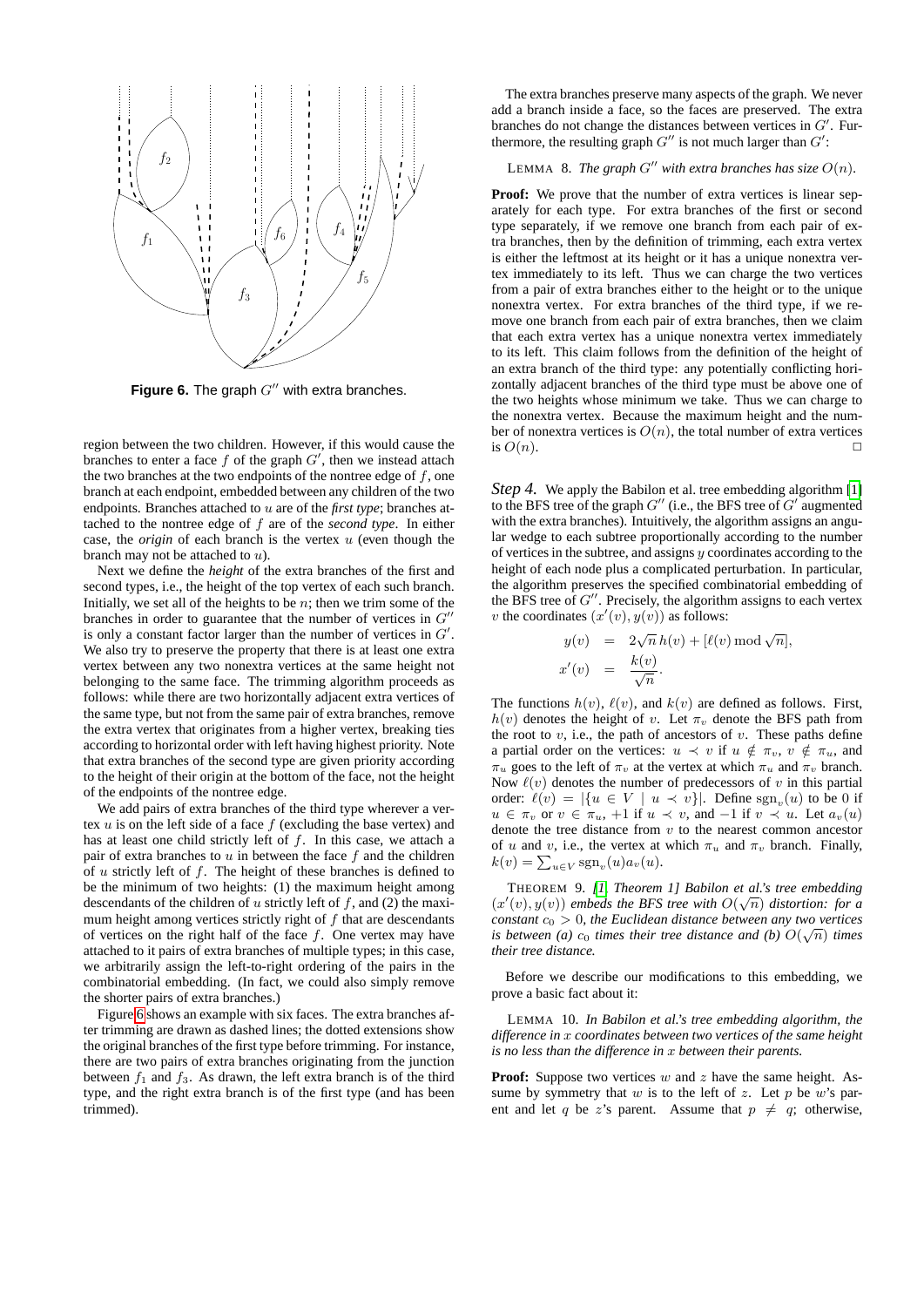$x'(q) - x'(p) = 0$  and the lemma follows trivially. Thus, p is to the left of q. Let  $g(v) = \sum_{u \in V} sgn_v(u)$  be the number of vertices to v's left minus the number of vertices to v's right. Let  $c(v) = |\{u \mid v \in \pi_u\}|$  be the number of descendants of v (including  $v$  itself).

We analyze the difference in x coordinates between w and its parent p, i.e.,  $x'(w) - x'(p) = (k(w) - k(p))/\sqrt{n}$ . It suffices parent p, i.e.,  $x(w) - x(p) = (\kappa(w) - \kappa(p))/\sqrt{n}$ . It sumests to consider the difference  $k(w) - k(p)$ , ignoring the factor of  $\sqrt{n}$ . By the definition of  $k(v)$ , there are two ways in which  $k(p)$  differs from  $k(w)$ . First, for every vertex u with  $sgn_p(u) \neq 0$ ,  $a_n(u) = a_m(u) - 1$ , for an overall decrease in the summation by  $g(w)$ . Second, the  $c(p) - c(w)$  descendants of p that are not descendants of  $w$  are no longer counted in the summation; each such descendant u has lowest common ancestor p with w, so  $a_w(u) = 1$ , leading to a contribution of  $\pm 1$  to the summation. Therefore, we have the following bound on the difference  $k(w) - k(p)$ :

$$
g(p) - c(p) \le k(w) - k(p) \le g(p) + c(p). \tag{1}
$$

By symmetry, we obtain the following bound on the difference  $k(z) - k(q)$ :

$$
g(q) - c(q) \le k(z) - k(q) \le g(q) + c(q).
$$

Summing the upper bound on  $k(w) - k(p)$  and the lower bound on  $k(z) - k(q)$ , we obtain

$$
k(q) - k(p) \le k(z) - k(w) + g(p) - g(q) + c(p) + c(q).
$$

We claim that  $g(p) - g(q) + c(p) + c(q) \le 0$ , i.e.,  $g(q) - g(p) \ge 0$  $c(p)+c(q)$ , and thus this term can be discarded from the inequality. By the definition of q and because p is left of q,  $q(q) - q(p)$  counts the number of vertices that are horizontally in between  $p$  and  $q$ (right of  $p$  and left of  $q$ ), plus the number of descendants of  $p$  and of q. The number of these descendants is  $c(p) + c(q)$ .

Therefore, 
$$
x'(q) - x'(p) = (k(q) - \tilde{k}(p))/\sqrt{n} \le (k(z) - k(w))/\sqrt{n} = x'(z) - x'(w)
$$
.

*Step 5.* Because of nontree edges, shortest paths in the BFS tree may be much larger than in  $G^{\prime\prime}$ . To compensate for the lack of nontree edges in tree embedding algorithm, we "shift" part of each face. Intuitively, the tree embedding algorithm pushes apart the two sides to match the shortest paths in the BFS tree between the vertices of the sides. On the other hand, the existence of the nontree edge between its endpoints decreases the shortest path between the vertices in the upper half of the two sides, so much that the endpoints have distance 1 from each other. Roughly speaking, if the endpoints of the nontree edge of a face are farther than  $c_1\sqrt{n}$ , for a suitable constant  $c_1$ , we shift the upper half of the left side to the a suitable constant  $c_1$ , we shift the upper half of the left side<br>right, so that the endpoints have distance  $\Theta(\sqrt{n})$  at the end.

More precisely, we put a shift value  $s(u)$  on any vertex u in the upper half of the left side of a face  $f$ . Thus, the distance from  $u$ to the base vertex of f is at least  $||f|/4$  where  $|f|$  is the number of vertices on face  $f$ . (The face  $f$  is well-defined because a vertex u can be in the upper left part of at most one face.) Let  $v$  denote the vertex on the right side of  $f$  with the same height as  $u$ , and let  $p$  and  $q$  be the parents of  $u$  and  $v$ , respectively. Let  $q$  and  $t$  be the vertices midway along the left and right sides, respectively, of the face f (of distance exactly  $\lfloor |f|/4 \rfloor$  from the base vertex of f). If  $x'(t) - x'(g) \leq c_1 \sqrt{n}$ , we define  $s(u) = 0$ . Otherwise, we define

$$
s(u) = [x'(p) - x'(u)] - [x'(q) - x'(v)] + \frac{x'(t) - x'(g) - c_1\sqrt{n}}{\lfloor |f|/4 \rfloor}.
$$

where  $x'(v)$  is the x coordinate assigned to v by Babilon et al.'s al-gorithm as defined above. Note that, by Lemma [10,](#page-5-1)  $x'(p) - x'(u) +$  $x'(v) - x'(q) \ge 0$ , and thus  $s(u) \ge 0$ . For any vertex u that is not on the upper half of the left side of any face, we define  $s(u) = 0$ .

The shift value  $s(u)$  applies to u and all of its descendants. Therefore, our formula for the embedding is as follows:

$$
y(v) = 2\sqrt{n} h(v) + [\ell(v) \mod \sqrt{n}],
$$
  

$$
x(v) = \frac{k(v)}{\sqrt{n}} + \sum_{u \in \pi_v} s(u).
$$

In other words, we first make the upper half of the left side of the face roughly parallel to the upper half of the right side of the face, and then slant the left side of the upper half of the face to the right by having a linear growth in shift amount as we proceed up the left side.

## <span id="page-6-2"></span>LEMMA 11. *For every vertex*  $u$ ,  $s(u) = O(\sqrt{n})$ .

<span id="page-6-0"></span>**Proof:** Applying [\(1\)](#page-6-0) with  $w = u$ , we obtain that  $|k(u) - k(p)| =$  $O(n)$ . Thus,  $x'(p) - x'(u) = (k(u) - k(p))/\sqrt{n} = O(\sqrt{n}),$  $O(n)$ . Thus,  $x(p) - x(q) = (\kappa(u) - \kappa(p))/\sqrt{n} = O(\sqrt{n})$ ,<br>and similarly,  $x'(v) - x'(q) = O(\sqrt{n})$ . Because the distance in the BFS tree between g and t is less than  $|f|$ , and by The-orem [9\(](#page-5-2)b), we have  $|x'(g) - x'(t)| = O(|f|\sqrt{n})$ . Therefore,  $\frac{|x'(g)-x'(h)|-c_1\sqrt{n}}{|f|/4} = O(\sqrt{n})$ , so by summing all terms, we obtain that  $s(u) = O(\sqrt{n}).$  $\overline{n}$ ).

*Distortion analysis.* We prove that the distortion of our embedding is  $O(\sqrt{n})$  in two parts: the least any distance is contracted is  $\Omega(1)$ , and the most any distance is expanded is  $O(\sqrt{n})$ .

<span id="page-6-1"></span>LEMMA 12. *The shifting process preserves the horizontal ordering of vertices with the same height. Furthermore, two vertices of the same height that got closer during the shifting process remain* √ at a horizontal distance of at least  $c_1\sqrt{n}$ .

**Proof:** Suppose that  $u$  and  $v$  are at the same height and that  $u$  is to the left of  $v$  in the tree. Let  $p$  be the nearest ancestor of  $u$  with positive shift value  $s(p)$ , and let f be the face causing the shift. Let q be the ancestor of v at the same height as p. Assume that  $p \neq q$ , because otherwise  $u$  is not shifted relative to  $p$  and any shifting of v only separates u and v, so there is nothing to prove. Thus,  $p$  is strictly to the left of  $q$ . Let  $r$  be the vertex on the right side of face f with the same height as p and q. Thus, r is strictly right of p and (nonstrictly) left of  $q$  in the tree.

We claim that, after shifting,  $p$  is to the left of  $r$  by a horizontal distance of at least  $c_1\sqrt{n}$ . Let d denote the graph distance between p and r in  $G''$ , and suppose that g and t are the vertices midway along the left and right sides, respectively, of the face f. Because this face was shifted,  $x'(t) - x'(g) > c_1 \sqrt{n}$ . Thus,

$$
x(r) - x(p)
$$
  
=  $x'(r) - x'(p) - \sum_{r \in f \cap \pi_p} s(r)$   
=  $x'(r) - x'(p) - [x'(g) - x'(p)] + [x'(t) - x'(r)]$   
 $- \sum_{r \in f \cap \pi_p} \frac{x'(t) - x'(g) - c_1\sqrt{n}}{||f||/4|}$   
=  $x'(t) - x'(g) - (||f||/4| - d/2) \frac{x'(t) - x'(g) - c_1\sqrt{n}}{||f||/4|}$   
=  $\left[1 - \frac{||f||/4| - d/2}{||f||/4|}\right] [x'(t) - x'(g)] + \frac{||f||/4| - d/2}{||f||/4|} c_1\sqrt{n}$   
=  $\frac{d/2}{||f||/4|} [x'(t) - x'(g)] + \left(1 - \frac{d/2}{||f||/4|}\right) c_1\sqrt{n}$   
 $\geq \frac{d/2}{||f||/4|} c_1\sqrt{n} + \left(1 - \frac{d/2}{||f||/4|}\right) c_1\sqrt{n}$   
=  $c_1\sqrt{n}$ .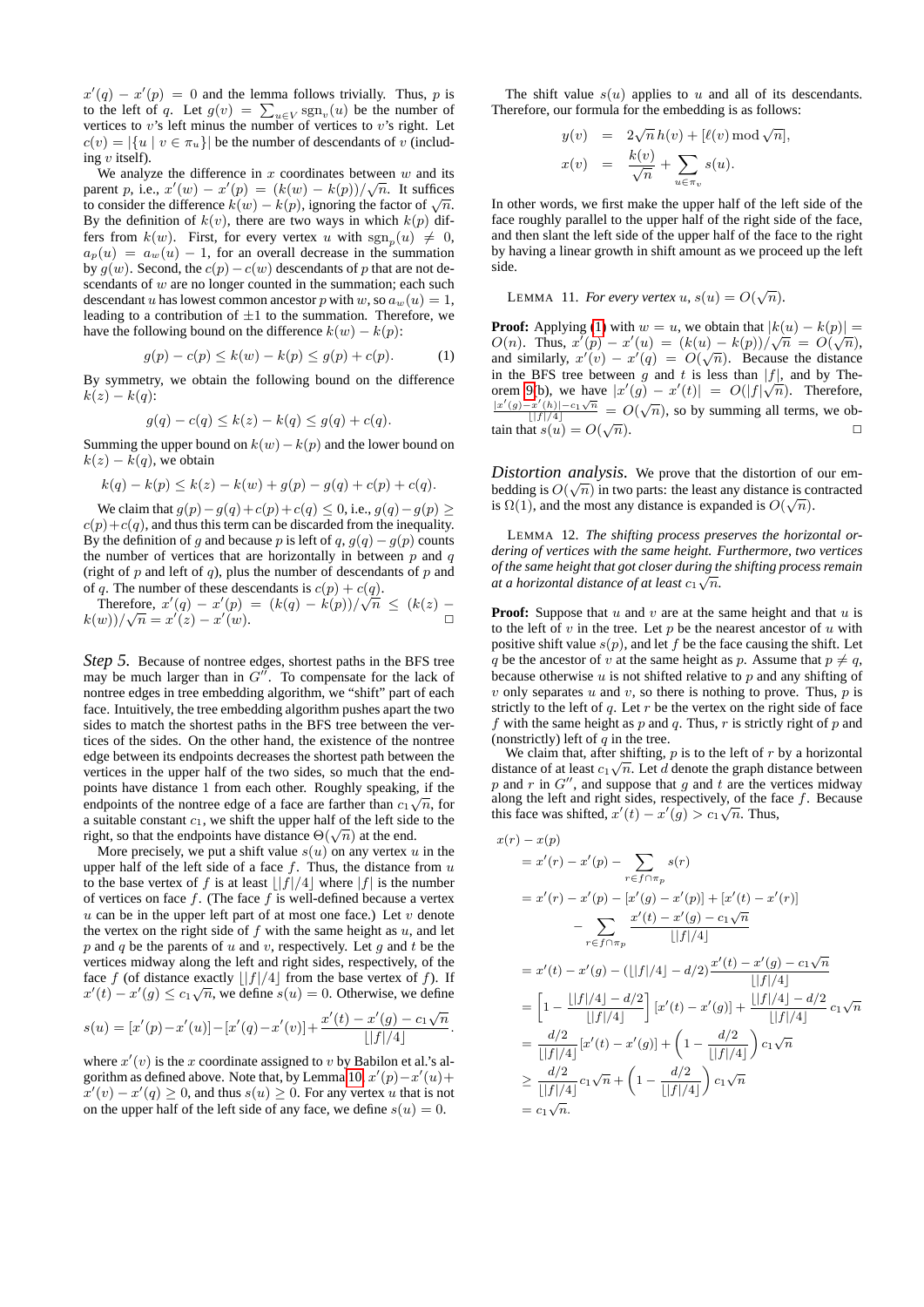Observe that  $r$  either has a strictly smaller height than  $u$ , or it is to the right of  $p = u$ . Thus, we can apply induction to the vertices r and q to conclude that r remains to the left of q after shifting. Hence, p remains to the left of q (in addition to r) by a horizontal distance of at least  $c_1\sqrt{n}$ . By repeated application of Lemma [10,](#page-5-1)  $x'(v) - x'(u) \ge x'(q) - x'(p)$ . Because u is shifted the same amount as p and v is shifted at least as much as  $q, x(v) - x(u) \ge$  $x(q) - x(p)$ , which is at least  $c_1 \sqrt{n}$ . Therefore, u remains to the left of v by a horizontal distance of at least  $c_1\sqrt{n}$ .

<span id="page-7-0"></span>LEMMA 13. For sufficiently large  $c_1$ , the Euclidean distance *between two nonextra vertices of the same height is at least a constant factor times their graph distance.*

**Proof:** Consider any two nonextra vertices  $u$  and  $v$  of the same height, and assume by symmetry that  $u$  is to the left of  $v$ . (By Lemma [12,](#page-6-1) the notion of "left" is the same before and after shifting.) Assume without loss of generality that  $u$  got closer to  $v$  during the shifting process; otherwise, the lemma follows from Theorem [9\(](#page-5-2)a).

If  $u$  and  $v$  are on a common face  $f$ , then they are in the upper half of a face that was shifted. Let  $d$  denote the graph distance between  $u$  and  $v$  in  $G''$ , and suppose that  $g$  and  $t$  are the vertices midway along the left and right sides, respectively, of the face  $f$ . By Theorem [9\(](#page-5-2)a), the Euclidean distance between  $g$  and  $t$  in the tree embedding is at least  $c_0\lfloor|f|/2\rfloor$ . Furthermore, their vertical distance  $|y(g) - y(t)|$  is at most  $\sqrt{n}$ , and because this face was shifted, by Lemma [12,](#page-6-1) their horizontal distance  $x'(t) - x'(g)$  is at least  $c_1\sqrt{n}$ . Therefore,  $x'(t) - x'(g) \ge (c_1 - 1)c_0\lfloor |f|/2 \rfloor$ . Now we can prove that  $x(v) - x(u) = \Omega(d)$  and therefore that the Euclidean distance between u and v in our embedding is  $\Omega(d)$ :

$$
x(v) - x(u) = x'(v) - x'(u) - \sum_{r \in f \cap \pi_u} s(r)
$$
  
\n
$$
= x'(v) - x'(u) - [x'(g) - x'(u)] + [x'(t) - x'(v)]
$$
  
\n
$$
- \sum_{r \in f \cap \pi_u} \frac{x'(t) - x'(g) - c_1\sqrt{n}}{| |f| / |g|}
$$
  
\n
$$
= x'(t) - x'(g) - \sum_{r \in f \cap \pi_u} \frac{x'(t) - x'(g) - c_1\sqrt{n}}{| |f| / |g|}
$$
  
\n
$$
\geq x'(t) - x'(g) - \sum_{r \in f \cap \pi_u} \frac{x'(t) - x'(g)}{| |f| / |g|}
$$
  
\n
$$
= \left[1 - \frac{| |f| / |g| - |g|}{| |f| / |g|} \right] [x'(t) - x'(g)]
$$
  
\n
$$
= \frac{d/2}{| |f| / |g|} [x'(t) - x'(g)]
$$
  
\n
$$
\geq \frac{d/2}{| |f| / |g|} (c_1 - 1) c_0 | |f| / 2]
$$
  
\n
$$
= (c_1 - 1) c_0 d,
$$

which is  $\Omega(d)$  for sufficiently large  $c_1$ .

Now we prove the claim when  $u$  and  $v$  are not on a common face f. Let  $p$  be the nearest common anscestor of  $u$  and  $v$ . We distinguish two cases. In Case 1,  $p$  is the base vertex of a face  $f$ such that the children of  $p$  that are ancestors of  $u$  and  $v$  are precisely the two children on the left and right sides, respectively, of  $f$ . In Case 2, there is no such face  $f$ .

Case 2 is the easier case. Because the children of  $p$  that are ancestors of  $u$  and  $v$  are not on the two sides of any face, there is a pair of extra branches of the first type attached to  $p$  in between  $u$  and  $v$ . Take the leftmost such pair of extra branches (which survives the longest). The height of these branches is at least  $h(u) = h(v)$  because this pair of branches is the dominant pair (in terms of priority)

among ancestors of  $p$  in between  $u$  and  $v$ . Let  $w$  be a vertex in this pair of branches at the same height as  $u$  and  $v$ . By Theorem [9\(](#page-5-2)a), in the tree embedding, the Euclidean distance between  $w$  and  $v$  is at least  $c_0$  times their tree distance, which equals their graph distance (because the tree is a BFS tree and  $w$  is on its own path from the nearest common ancestor  $p$ ), which equals the graph distance from  $u$  to  $v$  (because the extra branches provide a separation between  $u$ and v). Because  $w$  is not shifted relative to  $p$ , and any shifting of  $v$  relative to  $p$  brings  $w$  and  $v$  farther apart, shifting preserves this property that the Euclidean distance between  $w$  and  $v$  is at least  $c_0$ times the graph distance from  $u$  to  $v$ . By Lemma [12,](#page-6-1)  $u$  is to the left of  $w$  and thus the horizontal distance between  $u$  and  $v$  is at least the horizontal distance between  $w$  and  $v$ . Hence the Euclidean distance between u and v is at least the Euclidean distance between w and v minus  $2\sqrt{n}$  (to account for possible vertical variations), which is at least  $c_0$  times the graph distance from u to v minus  $2\sqrt{n}$ . By Lemma [12,](#page-6-1) because u shifted toward v, their horizontal distance is also at least  $c_1\sqrt{n}$ . By setting  $c_1$  large enough, we obtain that the Euclidean distance between  $u$  and  $v$  is at least a constant factor times the graph distance from  $u$  to  $v$ .

Now we consider Case 1. Let  $q$  be the highest vertex (on the left side) of the face  $f$  that is an ancestor of  $u$ . Because we are in Case 1,  $q \neq p$ , so there is a pair of extra branches of the third type attached to q. By construction of the height of branches of the third type, the height of these branches is at least  $h(u) = h(v)$ . Let  $r$  be a vertex in this pair of branches that has the same height as  $u$ . We distinguish two subcases according to whether the highest vertex of f is strictly lower than u. In each subcase, we argue that  $|x(r) - x(v)| = \Omega(\mu_{rv}) - O(\sqrt{n})$  where  $\mu_{rv}$  denotes the graph distance between  $r$  and  $v$ . The construction of the branches ensures that  $\mu_{rv} = \mu_{uv}$ . By Lemma [12,](#page-6-1) r is between u and v, so  $|x(u) - x(v)| \ge |x(r) - x(v)|$ . Thus we can conclude that  $|x(u) - x(v)| = \Omega(\mu_{rv}) - O(\sqrt{n}) = \Omega(\mu_{uv}) - O(\sqrt{n}).$  As argued above,  $|x(u) - x(v)| \geq c_1 \sqrt{n}$ . Therefore, for sufficiently large  $c_1$ , we obtain that  $|x(u) - x(v)| = \Omega(\mu_{uv})$  as desired.

In the first subcase, the highest vertex of  $f$  is not strictly lower than  $u$  (intuitively, the line segment connecting  $r$  and  $v$  crosses the face  $f$ ). Let  $w$  and  $z$  be the vertices on the left and right side, respectively, of  $f$  with the same height as  $u$  and  $v$ . Then we have

$$
|x(u) - x(v)| \ge |x(r) - x(w)| + |x(w) - x(z)| + |x(z) - x(v)|
$$
  
\n
$$
\ge \Omega(\mu_{rw} + \mu_{wz} + \mu_{zv}) - O(\sqrt{n})
$$
  
\n
$$
\ge \Omega(\mu_{rv}) - O(\sqrt{n}).
$$

The first inequality follows from the horizontal ordering given by Lemma [12.](#page-6-1) The second inequality follows from Theorem [9\(](#page-5-2)a); because  $r$  does not shift relative to  $q$ , and  $w$  shifting relative to  $q$  could only increase  $|x(r)-x(w)|$ ; by the proof above for the case of two vertices on the same face; and because similarly  $z$  and  $v$  can shift only apart from each other. The third inequality follows from the triangle inequality.

In the second subcase, the highest vertex of  $f$  is strictly lower than  $u$ . Consider the pair of extra branches of the second type attached to the endpoints of the nontree edge of  $f$ . As usual, these branches have height at least  $h(u) = h(v)$  because this is a dominant pair of branches (in terms of priority) among ancestors of  $p$ in between  $u$  and  $v$ . (Thus, intuitively, the line segment connecting  $r$  and  $v$  crosses the extra branches attached to the nontree edge of f.) Let w and z be the vertices of the left and right branches in the pair, respectively, with the same height as  $u$ . Similar to the previous subcase, we have

$$
|x(u) - x(v)| \ge |x(r) - x(w)| + |x(z) - x(v)|
$$
  
\n
$$
\ge \Omega(\mu_{rw} + \mu_{zv}) - O(\sqrt{n})
$$
  
\n
$$
\ge \Omega(\mu_{rw} + \mu_{wv}) - O(\sqrt{n})
$$
  
\n
$$
\ge \Omega(\mu_{rv}) - O(\sqrt{n}).
$$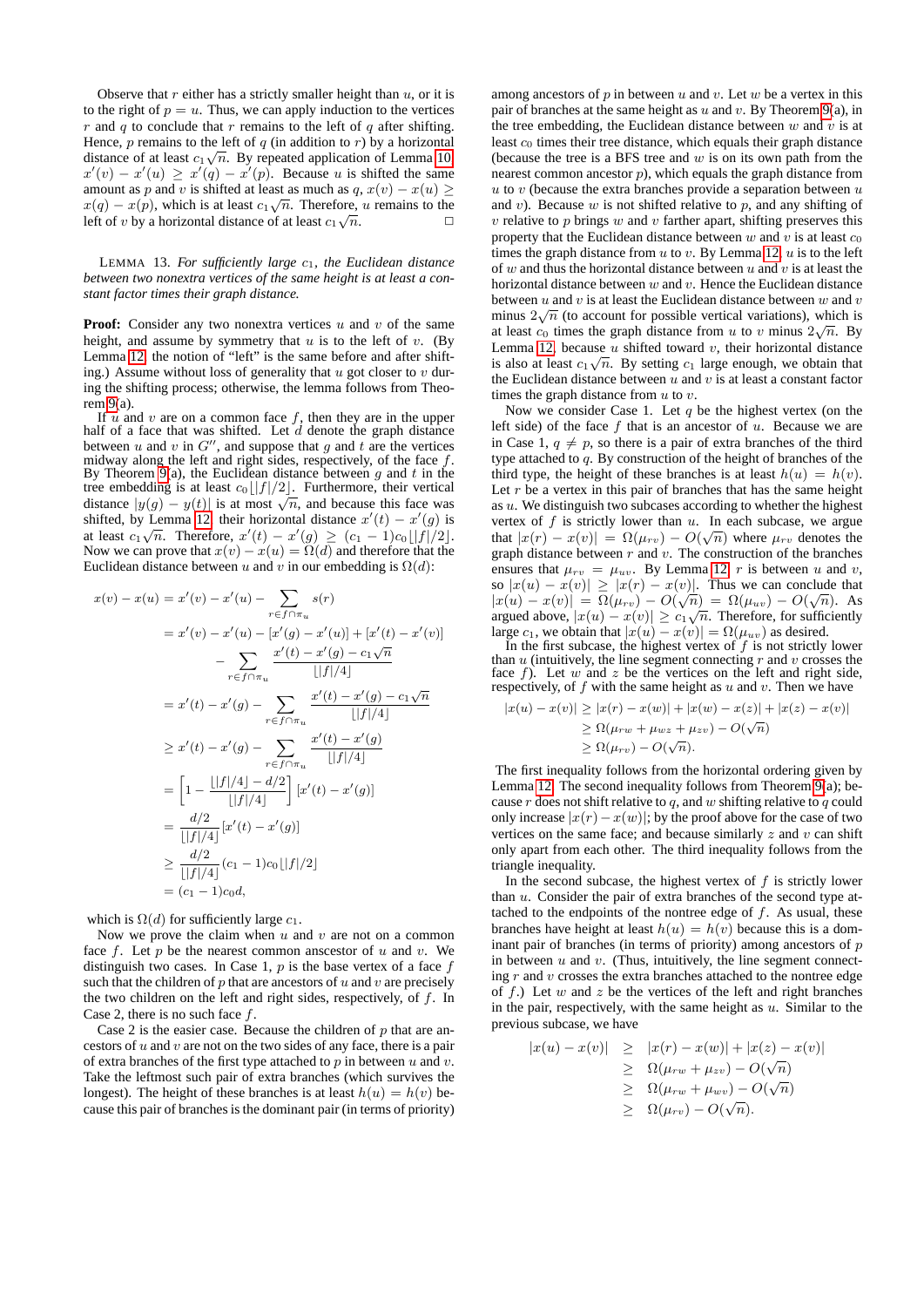The first, second, and fourth inequalities follow as in the previous subcase. The third inequality follows because, by the construction of extra branches,  $|\mu_{zv} - \mu_{wv}| \leq 1$ .

<span id="page-8-0"></span>LEMMA 14. *For sufficiently large constants*  $c_1$  *and*  $c_2$ *, two ver*tices at different heights with graph distance at least  $c_2\sqrt{n}$  have *Euclidean distance at least a constant factor times their graph distance.*

**Proof:** Suppose that vertices u and v have graph distance at least **Proof:** Suppose that vertices u and v have graph distance at least  $c_2\sqrt{n}$ . If the height difference between u and v is  $\Omega(\sqrt{n})$ , then the difference in y coordinates is  $\Omega(n)$ , which is enough for any graph distance. Therefore, we can assume that  $|h(u) - h(v)| \le \epsilon \sqrt{n}$  for any constant  $\epsilon > 0$ . Assume by symmetry that  $h(u) < h(v)$ . Let  $w$  be the ancestor of  $v$  at the same height at  $u$ .

We claim that the descendants of  $w$  (in particular,  $v$ ) embed to lie within a cone with apex at v and whose sides are within  $\theta$  of vertical for a constant  $\theta < 90^\circ$ . This claim is true in the original Babilon et al. embedding: the overall cone for the root node has a vertical axis and angle of at most 45◦ from this axis, and all subtree cones are contained in the original. Now we bound the effect of the shifting process. Consider any two adjacent vertices in the graph with ing process. Consider any two adjacent vertices in the graph with heights differing by 1. Their vertical distance is  $\Theta(\sqrt{n})$ , so by the  $45^\circ$  cone property of the original tree embedding, their horizontal distance in the original tree embedding is  $O(\sqrt{n})$ . Also, by Lemma [11,](#page-6-2) every shift value is  $O(\sqrt{n})$ . Thus, their horizontal distance in our embedding is  $O(\sqrt{n})$ , at most a constant factor times the vertical distance. Because this holds for all edges of the graph that span adjacent heights, the entire subtree of  $w$ 's descendants must lie in a cone with a constant lower bound on the absolute slope of the two sides.

Because w is an ancestor of v in the BFS tree, the length  $\mu_{vw}$  of the shortest path from v to w is  $h(v) - h(w)$ , which we assumed to be at most  $\epsilon \sqrt{n}$ . By the triangle inequality,  $\mu_{uv} \leq \mu_{uw} + \mu_{vw}$ . The left-hand side is large— $\mu_{uv} \geq c_2 \sqrt{n}$ —yet the second term on the right-hand side is small— $\mu_{vw} \leq \epsilon \sqrt{n}$ . Thus,  $\mu_{uw} \geq (1 - \epsilon) \mu_{uv} \geq$  $(1-\epsilon)c_2\sqrt{n}.$ 

By Lemma [13,](#page-7-0) the Euclidean distance between u and w is  $\Omega(\mu_{uw})$ , and we have just shown that  $\mu_{uw} \ge (1 - \epsilon)c_2 \sqrt{n}$ . By construction, the difference in  $y$  coordinates between  $u$  and  $w$  is at construction, the difference in y coordinates between u and w is at most  $\sqrt{n}$ . Thus, by choosing  $c_2$  large enough, we obtain that the horizontal distance between  $u$  and  $w$  is at least any desired constant filmes  $\sqrt{n}$ , while the vertical distance is at most  $\sqrt{n}$ . Hence, for  $c_2$ sufficiently large,  $u$  is outside  $w$ 's cone, and furthermore, the absolute slope of the line segment from  $u$  to  $w$  is strictly less than the absolute slope of the sides of the cone. Therefore, the Euclidean distance from  $u$  to any point in the cone is at least a constant factor times the Euclidean length of the line segment from  $u$  to  $w$ , which we showed is  $\Omega(\mu_{uw}) = \Omega(\mu_{uv})$ . In particular, v is in w's cone, so the Euclidean distance from u to v is  $\Omega(\mu_{uv})$ .

<span id="page-8-1"></span>LEMMA 15. *The expansion in our embedding between any pair* √ *of nonextra vertices is*  $O(\sqrt{n})$ *.* 

**Proof:** First we claim that every edge of the graph  $G'$  has Euclidean length  $O(\sqrt{n})$ . Each graph edge is either a tree edge or a nontree edge. The tree edges had  $O(\sqrt{n})$  distortion in the original tree embedding by Theorem [9\(](#page-5-2)b), and by Lemma [11,](#page-6-2) the shifting process changes the Euclidean length of each edge by at most an additive  $\Omega(\sqrt{a})$  $O(\sqrt{n})$ . Thus, the tree edges still have Euclidean length  $O(\sqrt{n})$ .

Now we prove the claim for nontree edges. Let  $w$  and  $z$  be the left and right endpoints, respectively, of the nontree edge of face  $f$ . If  $x'(z) - x'(w) > 2c_1\sqrt{n}$ , then by concavity of the horizontal distance of the two vertices on the face  $f$  at the same height in Babilon et al.'s embedding, the points  $g$  and  $t$  midway along the left

and right sides, respectively, of the face f satisfy  $x'(t) - x'(g) >$  $c_1\sqrt{n}$ . Thus, in this case, the face f is shifted. After shifting, we have

$$
x(z) - x(w) = x'(z) - x'(w) - \sum_{r \in f \cap \pi_w} s(r)
$$
  
=  $x'(z) - x'(w) - [x'(g) - x'(w)] + [x'(t) - x'(z)]$   
 $- \sum_{r \in f \cap \pi_w} \frac{x'(t) - x'(g) - c_1\sqrt{n}}{||f|/4|}$   
=  $x'(t) - x'(g) - (||f||/4]) \frac{x'(t) - x'(g) - c_1\sqrt{n}}{||f|/4|}$   
=  $c_1\sqrt{n}$ .

Hence, if the nontree edge  $\{w, z\}$  is shifted, which is forced when  $x'(z) - x'(w) > 2c_1\sqrt{n}$ , then  $x(z) - x(w) = c_1\sqrt{n}$ . Otherwise, we have  $x(z) - x(w) = x'(z) - x'(w) \le 2c_1 \sqrt{n}$ . Also,  $|y(w) - y'(w)|$ we have  $x(z) - x(w) = x(z) - x(w) \le 2c_1 \sqrt{n}$ . Also,  $|y|$ <br> $y(z)| \le \sqrt{n}$ . Therefore, every edge of G' has length  $O(\sqrt{n})$ .

By the triangle inequality, the distortion of the embedding of  $G'$ is  $O(\sqrt{n})$ , because the bound holds for each edge of a shortest path. By Lemma [7,](#page-4-2) the distortion of the embedding of the original graph  $\tilde{C}$ G is  $O(\sqrt{n})$ .  $\overline{n}$ ).

We conclude with the main result of this section:

THEOREM 16. *Every outerplanar graph* G *can be embedded* √ *into the plane with distortion*  $O(\sqrt{n})$ *.* 

**Proof:** We claim that the Euclidean distance between any two vertices  $u$  and  $v$  in the constructed embedding is at least a constant factor times their graph distance. If  $u$  and  $v$  have the same height, Lemma [13](#page-7-0) proves the claim. Otherwise, their graph distance is either at least  $c_2\sqrt{n}$  or smaller. In the first case, Lemma [14](#page-8-0) proves the claim. In the second case, the Euclidean distance between  $u$  and  $v$ is at least their distance in  $y$  coordinates, which by construction is is at least their distance in y cost least  $\sqrt{n}$ , proving the claim.

On the other hand, Lemma [15](#page-8-1) proves that the Euclidean distance between any two vertices u and v in the constructed embedding is at most  $O(\sqrt{n})$  times their graph distance. Therefore, scaling the embedding by a constant multiplicative factor yields a noncontractive embedding with expansion  $O(\sqrt{n})$  as desired.  $\Box$ 

#### **4. OPEN PROBLEMS**

The main open problem is to obtain tight worst-case bounds on the distortion required to embed planar graph metrics into the plane. To this end, it would be a natural step to consider boundedouterplanarity graphs (which generalize the notion of outerplanar graphs), series-parallel graphs (which are slightly more general than outerplanar graphs), and bounded-treewidth graphs (which generalize both of these classes). Note that the series-parallel graph known as the diamond graph, used previously in embedding lower bounds [\[7,](#page-9-26) [18,](#page-9-27) [22\]](#page-9-28), can be embedded into the plane with  $O(\sqrt{n}\log n)$  distortion.

We also emphasize the open problem from [\[1,](#page-9-1) [19\]](#page-9-0) of embedding the shortest-path metrics of *weighted* trees and planar graphs into √ the plane. Matoušek [\[19\]](#page-9-0) conjectures an upper bound of  $O(\sqrt{n})$ for trees, but no  $o(n)$  upper bound is known. It may also be easier to prove an  $\omega(n^{2/3})$  worst-case lower bound for weighted planar graph metrics.

#### **Acknowledgments**

We thank Anastasios Sidiropoulos for helpful discussions.